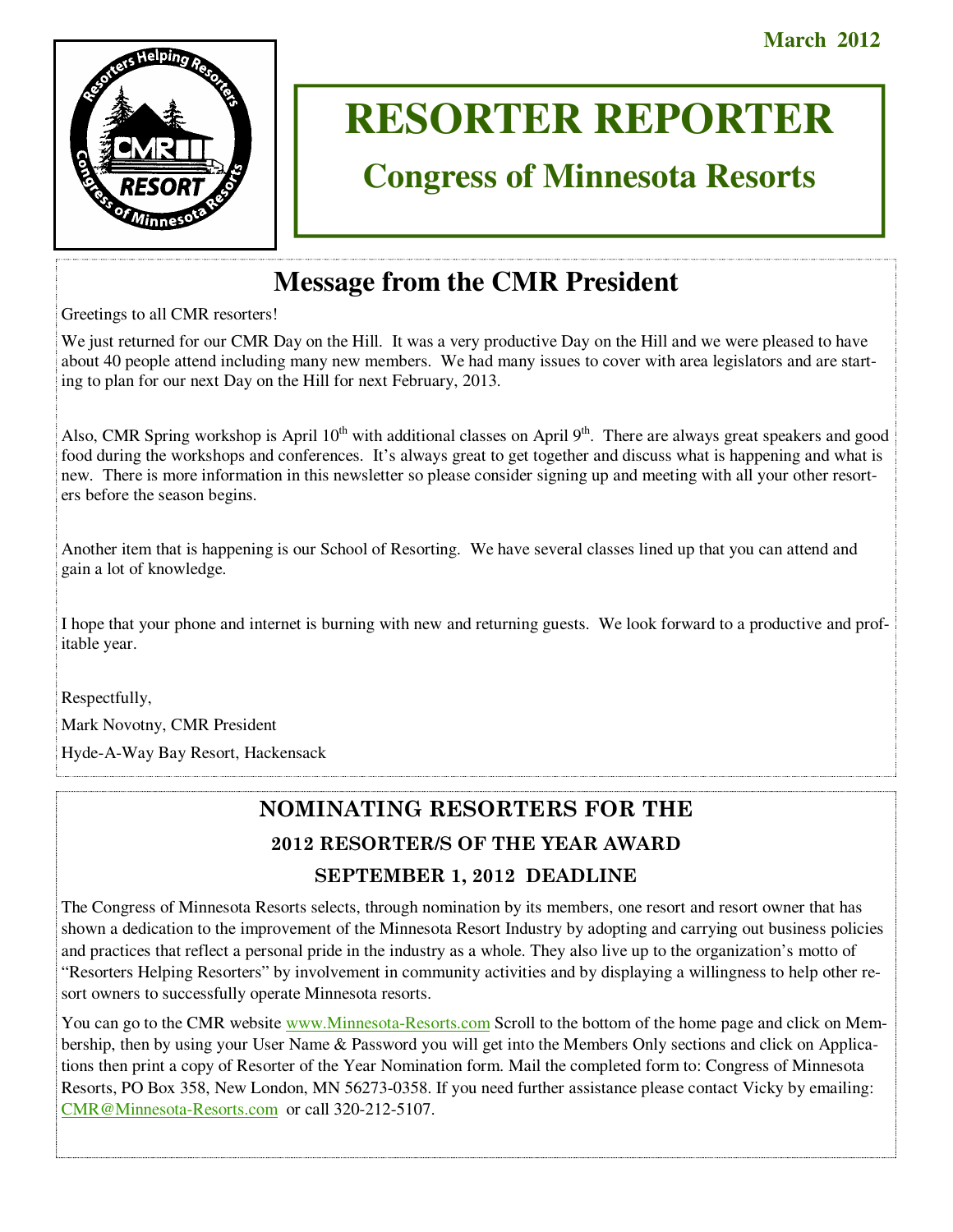# **Congress of Minnesota Resorts Legislative Day on the Hill 2012**

Well we have completed another very successful Day on the Hill event. Our legislative committee spent many hours planning this year's event and it all went very well. This year we provided a deluxe motor coach starting a free pick-up route in Park Rapids, then Walker, Brainerd, and St. Cloud on its way to our destination at the Capitol. This year we had 43 attend the event, with several for the first time.

The only hitch in our plans was a well-publicized winter storm that threatened blizzard conditions. Although some parts of our areas had lots of snow and road closings, our roads were clear for the bus and almost all attendees were able to attend.

This year's attendees deserve a big thank you from all resorters for their commitment and sacrifice of two full days and some personsonal expenses on behalf of all resorters state-wide. The issues we work on affect every resort property in the state, not just small family resorts in northern Minnesota. This year was no exception. The issues we covered with the Legislature and Administration were:

- Keeping Post Labor Day School Start (There are several bills in committee to remove this)
- Criminal background checks for employees with access to guest rooms

• Potential new water craft license fee for non-motorized water craft less than 10 feet (paddle boats, paddle boards, sail boards, kayaks, water-bugs, and other water toys)

- Vacation Home Rentals (There is a bill pending preventing any local unit of government from any restrictions on these rentals)
- DNR Parks expanding into resort style lodging, and seasonal RV camping expansion
- DNR Game and Fish License Fee Increases
- DNR Game and Fish License sales during a Government shut down
- Explore Minnesota Tourism Funding and support

Thanks also go to your CMR Board of Directors. This year we approved a very aggressive plan for the event. Because of the CMR Silent Auction we can provide all of these things free for attendees.

FREE transportation from out-state to the Capitol

- FREE snacks and refreshments
- FREE Wednesday morning coffee and donuts
- FREE box Lunch
- FREE attendee legislative packets
- FREE special legislative CMR badge and neck lanyard
- FREE Crappie Year Pins

As in the CMR motto "Resorters Helping Resorters", the CMR provides this opportunity on behalf of all resorters in the state that benefit from our legislative effort. The CMR is open to any and all Minnesota Resorts. Whether you are brand new to the industry or a seasoned veteran, the Association needs you and your participation to protect and enhance our Tourism Businesses. Resorters that are not CMR members, please consider becoming a member of the CMR and be a participant with us next year!

Dave Thompson, CMR Legislative Committee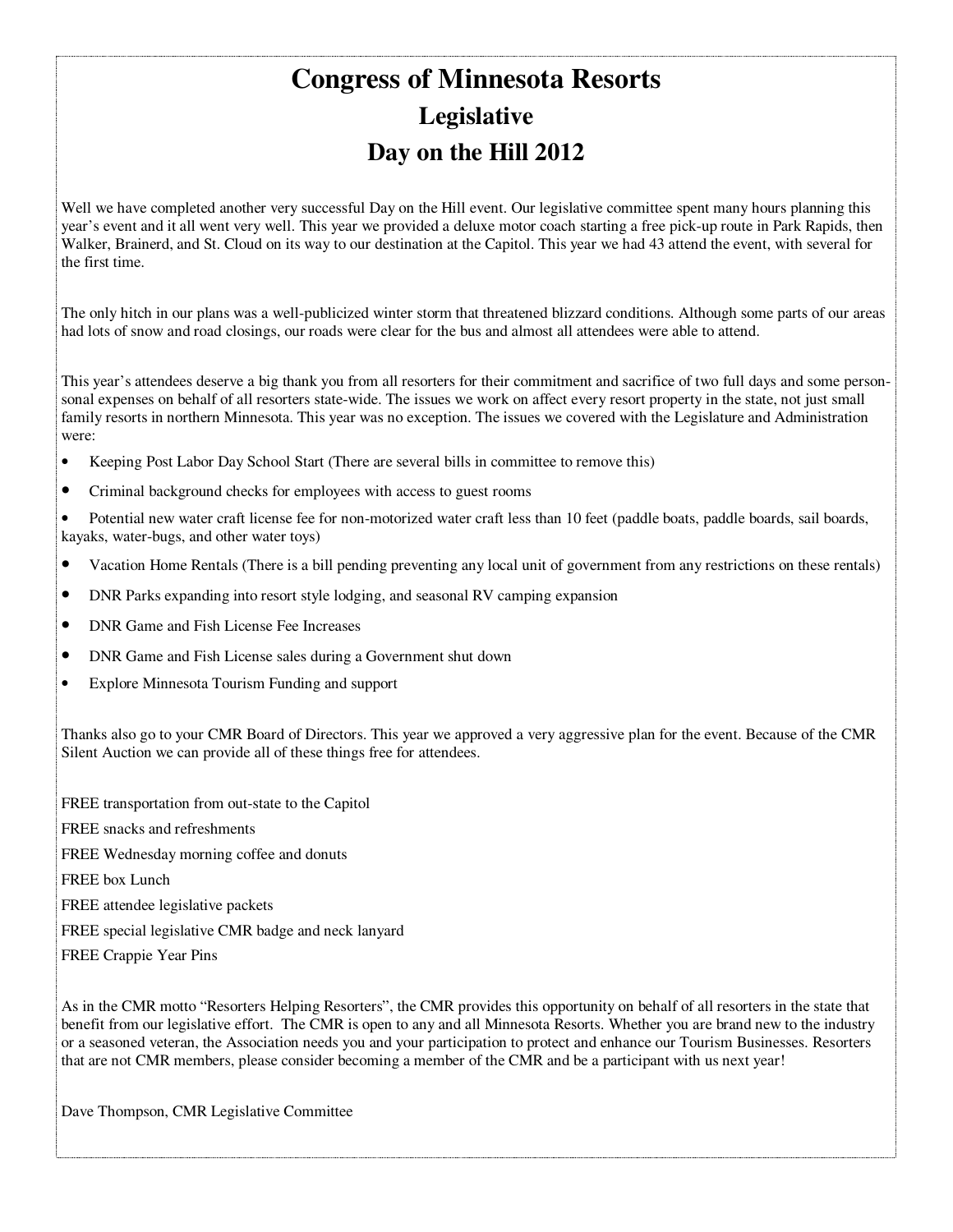# **Small Engine Repair Class, March 23rd**

Okay all you hard working guys out there! The Small Engine class is back by popular demand, and once again it's HANDS-ON! Yes, that's right; you get to bring in your own piece of equipment for some valuable one-on-one learning with a professional mechanic. Don't miss this opportunity to learn exactly what it takes to fix and service your own equipment. Class size is limited, so sign up early!

| Class Title:                  | Small Engine Repair Class – Hands on                   |                         |                  |
|-------------------------------|--------------------------------------------------------|-------------------------|------------------|
| Date and Time:                | March $23^{\text{rd}}$ , 8:30 am – (as long as needed) |                         |                  |
| Food:                         | Lunch will be provided                                 |                         |                  |
| Where:                        | Christiansen Industrial Developers, Bemidji            |                         |                  |
| Instructors:                  | Mike Lauderbaugh                                       |                         |                  |
| Facilitator:                  | Jason Christiansen                                     | finnfeather@hotmail.com | $(218)$ 335-6598 |
| <b>Registration Deadline:</b> | March $12^{th}$ , 2011                                 |                         |                  |
| Number of Students:           | Maximum of 10, sign up early!!                         |                         |                  |
| Cost:                         | $$15.00$ per person                                    |                         |                  |

Class Summary:

This class offers a unique opportunity for anyone really wanting to learn the ins and outs of fixing and maintaining their small engines. Participants will bring their own engines (outboard, weed eaters, lawn mowers, chain saws, etc) for hands on learning experience from a professional mechanic. Learn what tools you need, how to do maintenance and any specific problems you may have will be addressed.

Special Bonus:

Participants will get to tap into the knowledge of a 20 year seasoned professional mechanic. Receive priceless knowledge of how to maintain your small engines to save you lots of time and money in the future.

Email: Timberly at finnfeather@hotmail.com for questions or to reserve your space.

Directions to Christiansen Industrial:

2805 Washington Ave S, Bemidji, MN 56601

Bemidji –

Shop is located approximately 2 miles South of the Paul and Babe statues on Hwy 71 S. The driveway is just north of the intersection of Hwy 2 and Hwy 71 S. Look for signs at the entrance for CMR class and follow signs to shop.

### **CMR CALENDAR OF EVENTS**



| March 23, 2012        | Small Engine Repair, Christiansen Industrial, Bemidji, contact<br>Timberly at finnfeather@hotmail.com or call 218-335-6598 |
|-----------------------|----------------------------------------------------------------------------------------------------------------------------|
| April 9, 2012         | Pre-Workshop School Resorting Classes, Horseshoe Bay Resort, Walker                                                        |
| April 10, 2012        | Spring Workshop, Horseshoe Bay Resort, Walker 8a.m. to 5p.m.                                                               |
| September 1, 2012     | Resorter of the Year Nominations due at CMR Office                                                                         |
| <b>Fall 2012</b>      | Fall Resort Tour, Locations and date to be announced                                                                       |
| Oct 28, 29 & 30, 2012 | Fall Conference location to be announced                                                                                   |
| Oct 29                | <b>CMR</b> Vendor Show locations to be announced                                                                           |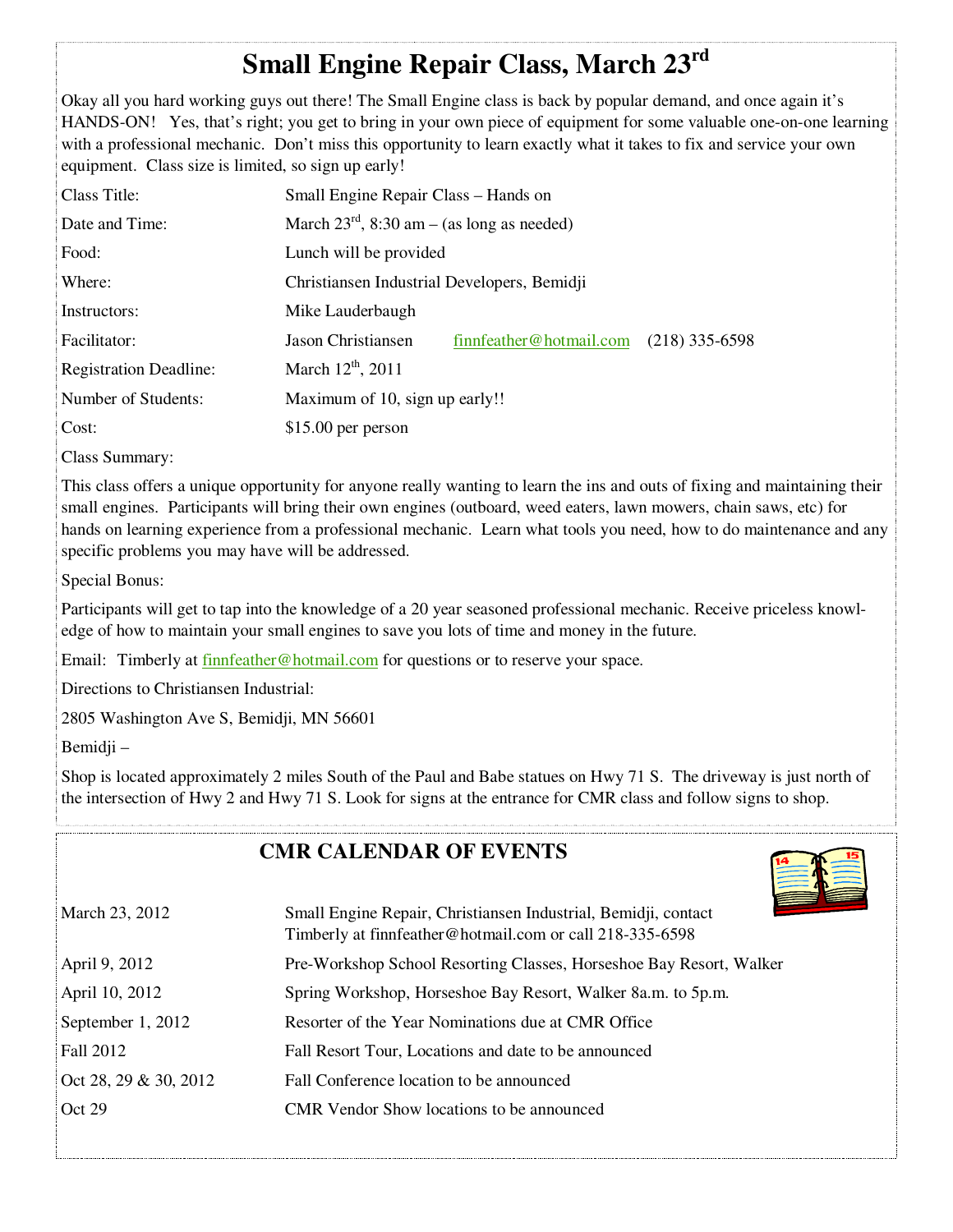# **TWO Pre-Workshop BONUS Classes on Monday, April 9th**

### **Horseshoe Bay Resort in Walker, MN**

### **Reservation Master Seminar**

9:00 - 11:00 a.m. Beginner level

11:30 – 1:30 p.m. Advanced/Refresher

Learn about new software enhancements, review basics and ask any "how-to" questions of which you may be struggling. \$25 for either session; \$40 for both and a discount of \$5 if also registered for the Spring Workshop. Contact Tom Pingel to pre-register (218) 789-5880, tom@tcpms.com

### **Green Cleaning Class**

3:00 - 5:00 – Meet Marjorie and her husband, Walter, a.k.a. "exhibit A". This couple will chat about the amazing benefits of cleaning products without chemicals (Shaklee). Other resorters will share recipes and products they use at their resort, saving lots of \$, (believe it!!!) with incredibly positive feedback from their guests and employees, all the while making a minimal or even beneficial impact on the environment. FREE class for all CMR members.

Contact Timberly Christiansen to pre-register at 218-335-6598 or finnfeather@hotmail.com

# **CMR Spring Workshop April 10th**

**Horseshoe Bay Resort in Walker, MN**

 Start your spring thinking by attending the Congress of Minnesota Resorts Spring Workshop! The all day event will be held on Tuesday, April 10th, at Horseshoe Bay Resort on Leech Lake in Walker, MN.

We have speakers lined up to cover topics such as photography, landscaping, mobile marketing and financial planning, not to mention crackerbarrels to discuss any questions resorters may have getting ready for the summer season.

There are School of Resorting classes being offered on Monday, April 9th, for resorts interested in learning about Reservation Master or renewing your skills. Another class is offered in "green cleaning" on Monday.

Watch your mailbox for a bright yellow postcard detailing the workshop and offering a registration form. If you're ready to sign up now, there's a form below to print and send in.

Horseshoe Bay Resort is offering overnight lodging before or after the workshop for anyone interested in a getaway or coming for the pre-workshop classes. To make reservations call 218-547-2283 and ask for the CMR special room rate.

We hope to see everyone at the workshop! The conversation you have with a fellow resort owner that day may save you millions! Or at least be the best idea you've heard in a long time!

Registration form on next page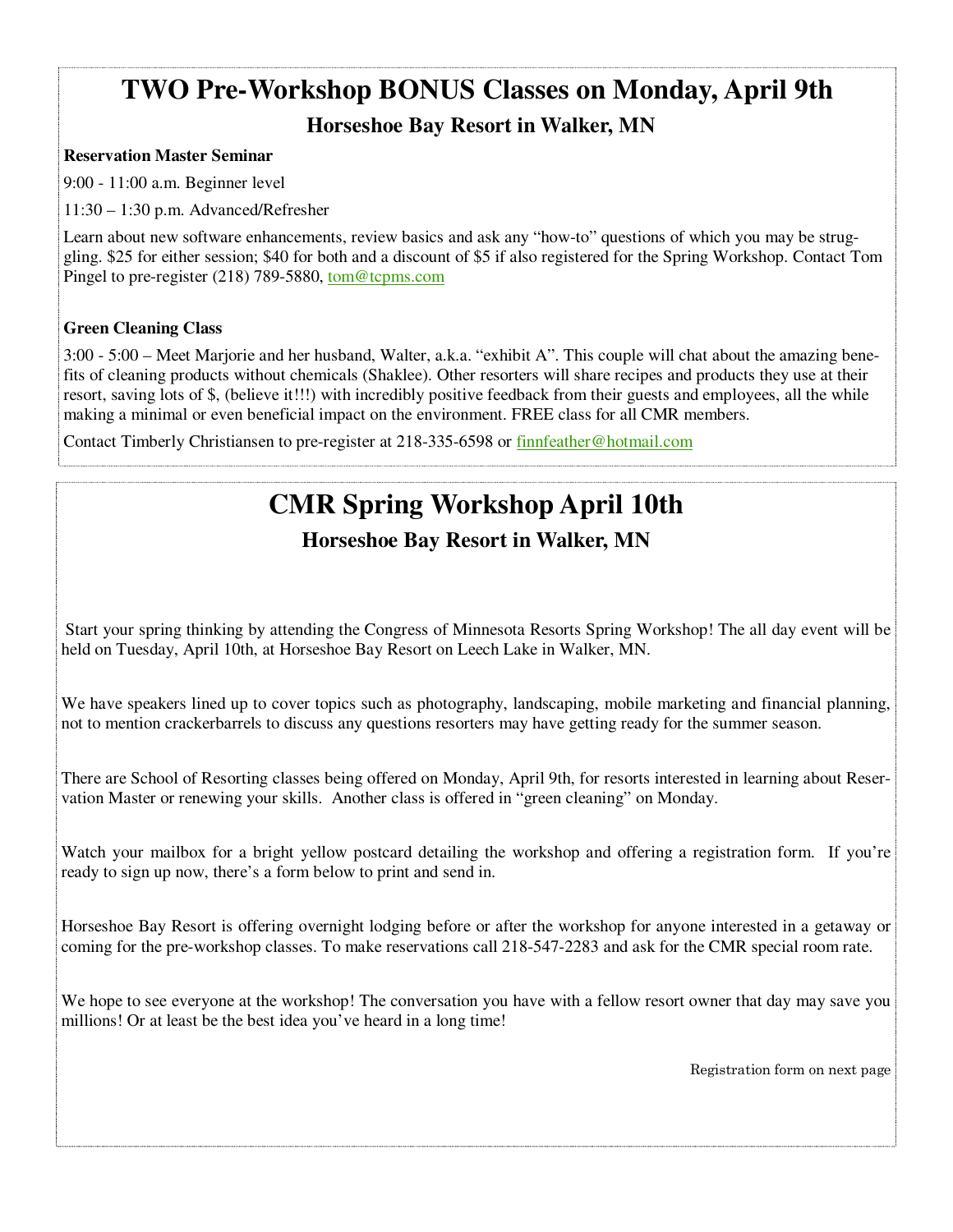|                                                    | <b>2012 CMR Workshop Registration Form</b>                                                                                                                                                                                      |
|----------------------------------------------------|---------------------------------------------------------------------------------------------------------------------------------------------------------------------------------------------------------------------------------|
| CMR Members: \$49/person (includes lunch & breaks) |                                                                                                                                                                                                                                 |
| dues (membership year 9/1/2011 to 8/31/2012)       | Non-Members: \$59/person (includes lunch & breaks) If you've never been a member of the CMR in the past, come<br>see what we're all about! Join the CMR as a new member at the door and receive a 50% discount from your annual |
|                                                    |                                                                                                                                                                                                                                 |
|                                                    |                                                                                                                                                                                                                                 |
|                                                    | RESORT:                                                                                                                                                                                                                         |
|                                                    |                                                                                                                                                                                                                                 |
|                                                    |                                                                                                                                                                                                                                 |
|                                                    |                                                                                                                                                                                                                                 |
| <b>RETURN BY MARCH 31, 2012</b>                    |                                                                                                                                                                                                                                 |
|                                                    | Please make checks payable to: Congress of Minnesota Resorts                                                                                                                                                                    |
| Mail to: Congress of Minnesota                     |                                                                                                                                                                                                                                 |
| PO Box 358<br>New London MN 56273-0358             |                                                                                                                                                                                                                                 |
| Phone: 320-212-5107                                |                                                                                                                                                                                                                                 |
|                                                    | Email: CMR@Minnesota-Resorts.com                                                                                                                                                                                                |
|                                                    |                                                                                                                                                                                                                                 |
|                                                    |                                                                                                                                                                                                                                 |
|                                                    |                                                                                                                                                                                                                                 |
|                                                    |                                                                                                                                                                                                                                 |
|                                                    |                                                                                                                                                                                                                                 |